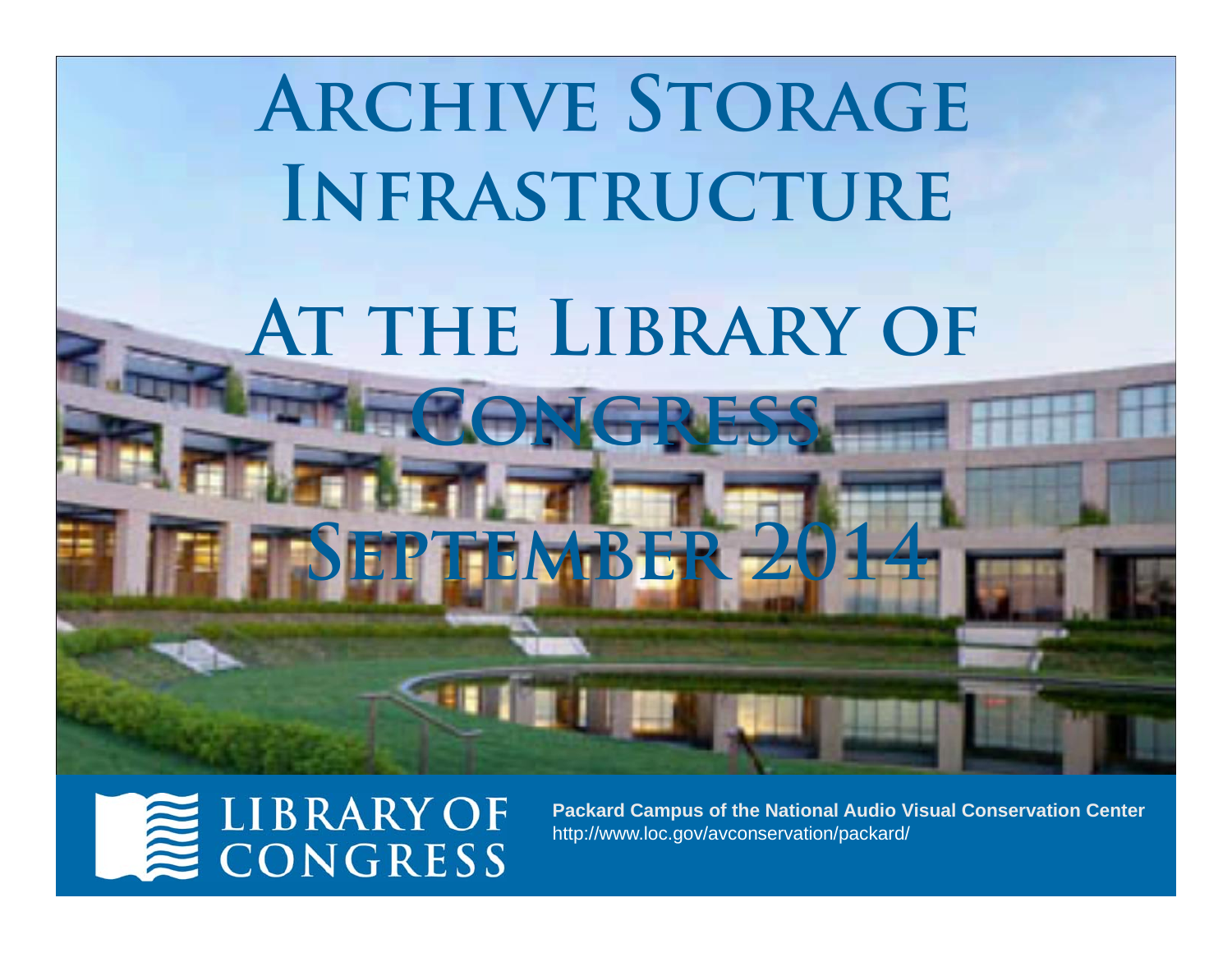# The Packard Campus of the NAVCC

#### Mission

 $\overline{\phantom{a}}$  The National Audiovisual Conservation Center develops, preserves and provides broad access to a comprehensive and valued collection of the world's audiovisual heritage for the benefit of Congress and the nation's citizens.

#### **Goals**

- $\mathcal{L}_{\mathcal{A}}$ Collect, Preserve, Provide Access to Knowledge
- $\mathcal{L}_{\mathcal{A}}$  The National Audiovisual Conservation Center (NAVCC) of the Library of Congress is the first centralized facility in America especially planned and designed for the acquisition, cataloging, storage and preservation of the nation's collection of moving images and recorded sounds. This collaborative initiative is the result of a unique partnership between the Packard Humanities Institute, the United States Congress, the Library of Congress and the Architect of the Capitol.
- $\mathcal{L}_{\mathcal{A}}$  The NAVCC will consolidate collections now stored in four states and the District of Columbia. The facility houses more than 1.25 million film and video items and 3.5 million sound recordings, providing endless opportunities to peruse the sights and sounds of American creativity.

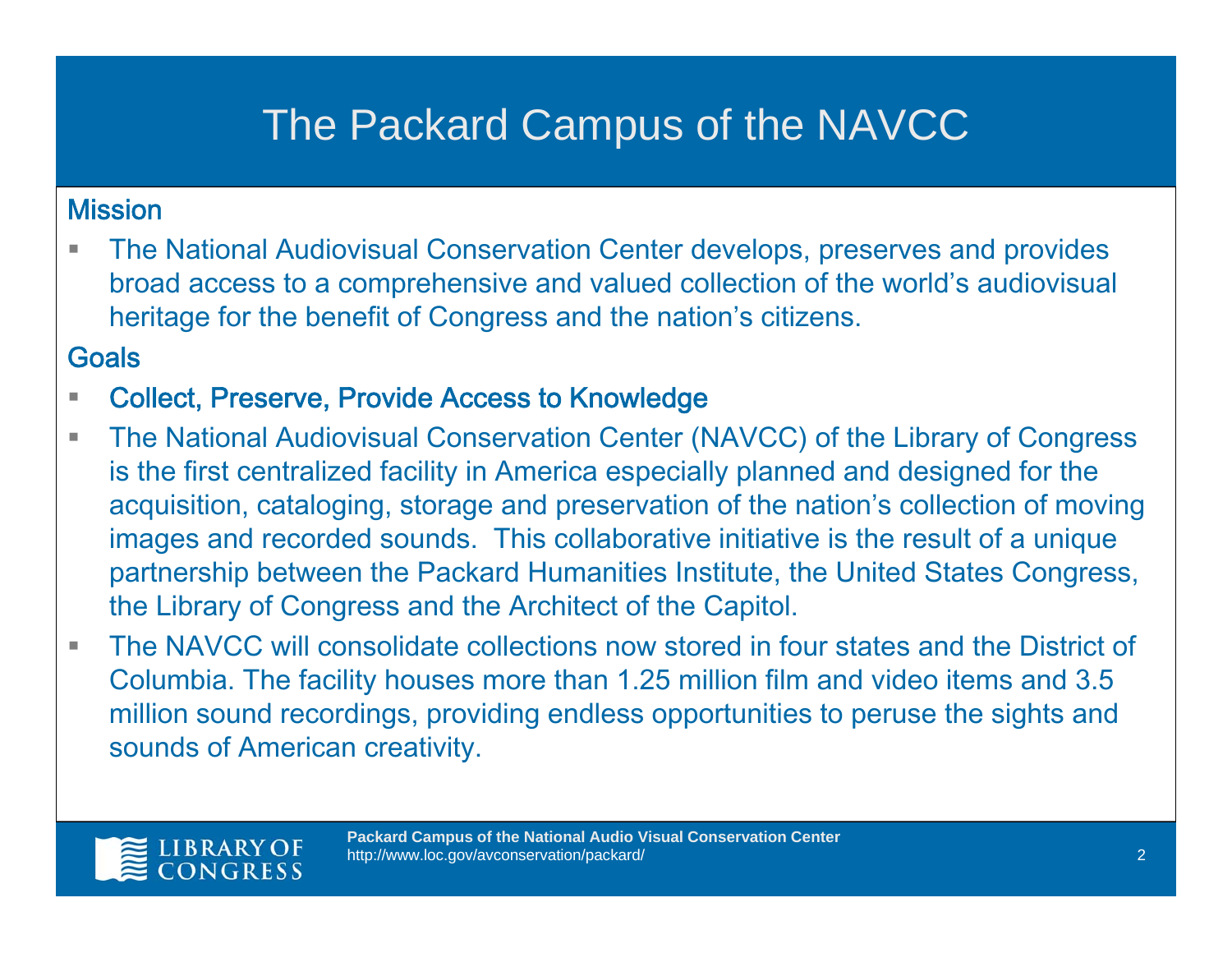### The Packard Campus – Many Formats





E LIBRARY OF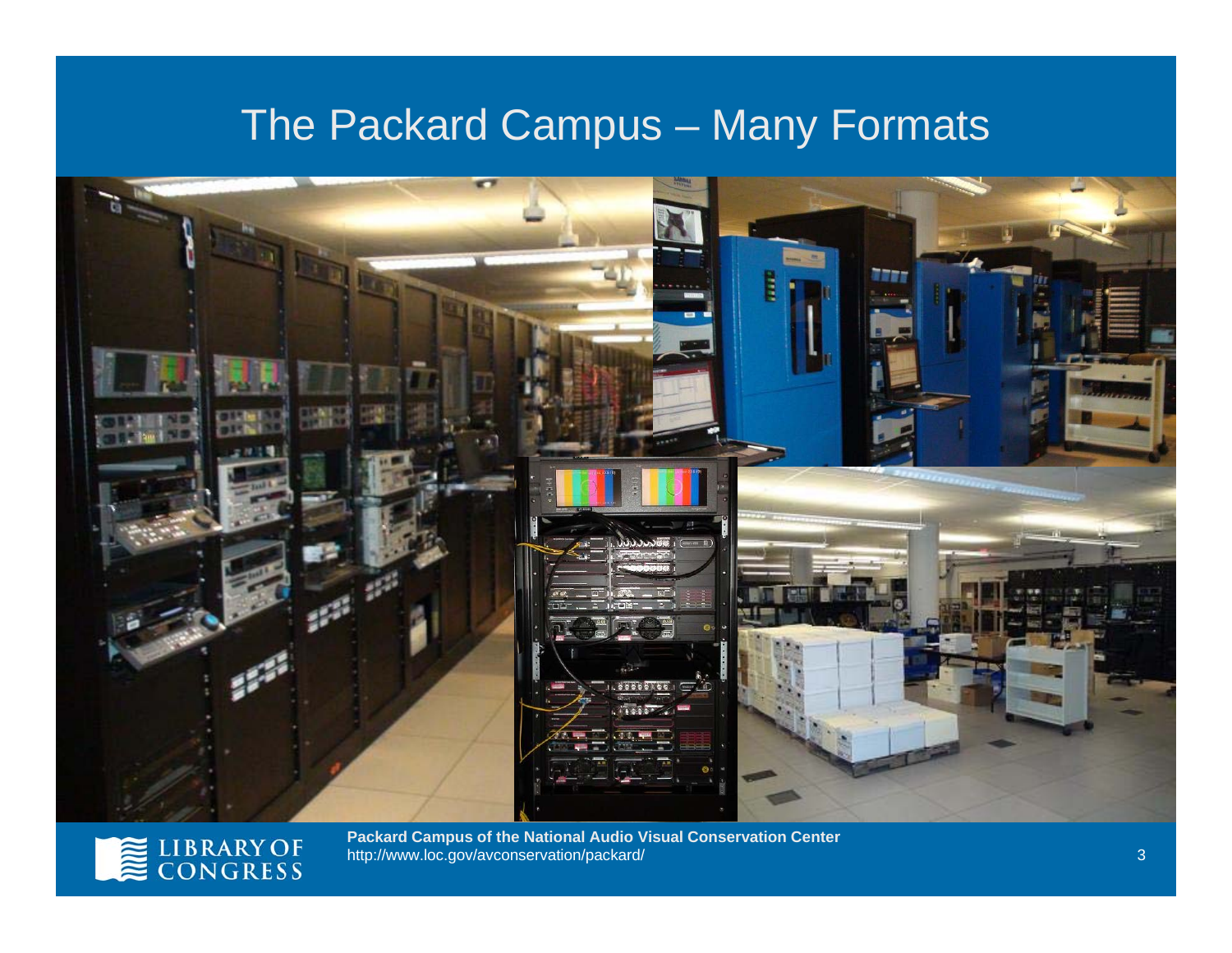### The Packard Campus – Past, Present and Future

#### $\overline{\phantom{a}}$ Growth since production

- February 2009: 10 TB / month
- February 2010: 45 TB / month
- $\mathbb{R}^n$ February 2011: 91 TB / month
- $\mathbb{R}^n$ February 2012: 118 TB / month
- $\mathbb{R}^n$ February 2013: 71 TB / month
- $\mathbb{R}^n$ Peak in August 2012: 141 TB / month
- $\mathcal{C}$ February 2014: 40 TB / month
- August 2014: 121 TB month
- $\overline{\phantom{a}}$  Current: 5.1 PB and 1.1 Million files replicated in 2 locations. Newspapers, internet archive, prints and photographs are over 2 PB and 160 Million files.
- $\overline{\phantom{a}}$  53 Points of Digitization (PODs):
	- 34 Solo (16 in robotic cabinets)
	- $\mathbb{R}^d$ 9 Pyramix
	- 10 Linux(OpenCube,etc)
	- $\mathbb{R}^n$ Daily each POD generates: 2GB-150GB for audio and 50GB-1,200GB for video
	- $\bar{a}$  Additional PODs coming in the future include 2K and 4K scan for film, digital submission for Copyright and other (Live capture-264 DVRs, PBS, NBC Universal, Vanderbilt TV News, SCOLA, etc)

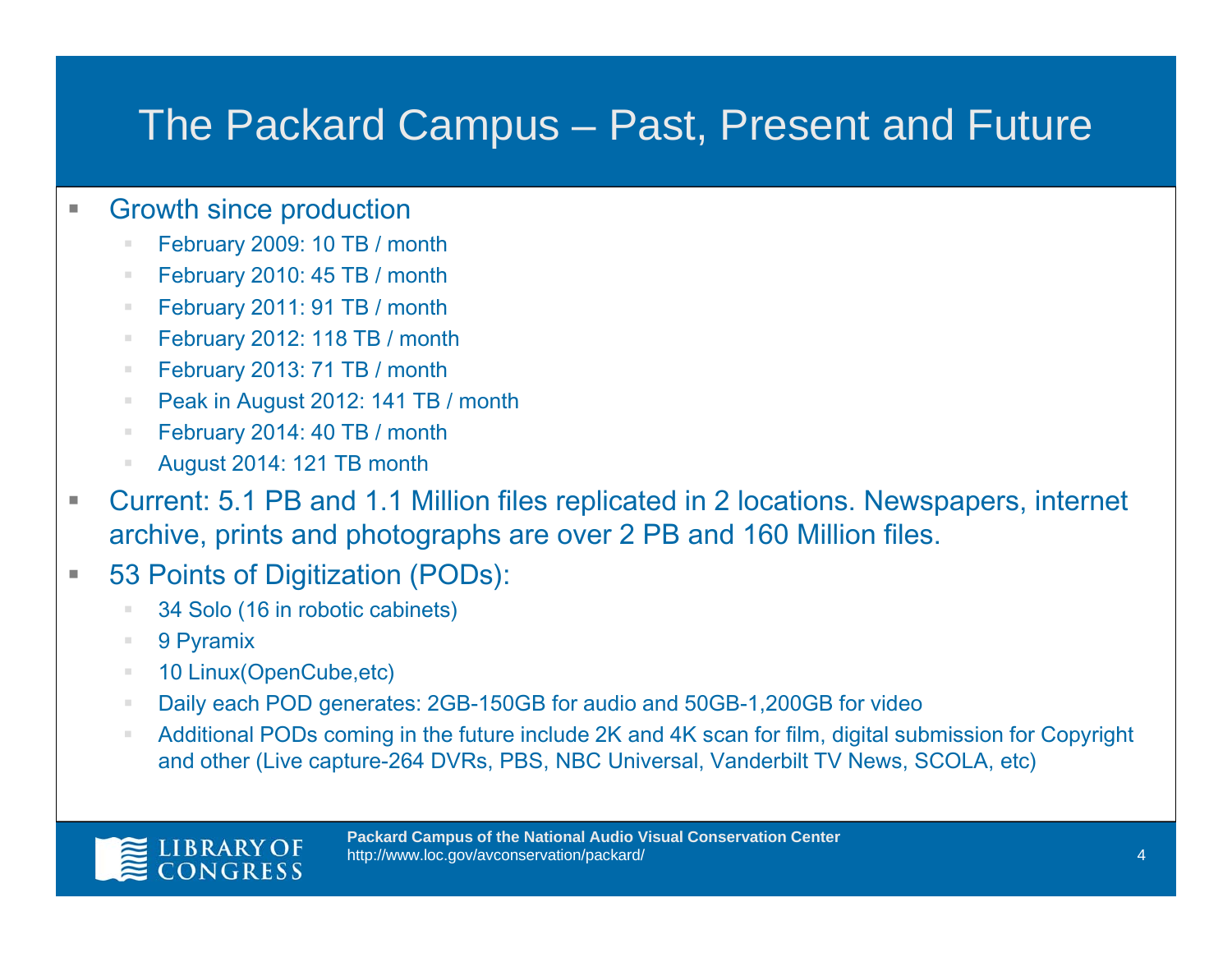### The Packard Campus – Past, Present and Future

#### Interesting changes

- $\mathcal{L}_{\mathcal{A}}$  Television Pilot: Bring audio-video copyright materials in via networks with minimal intervention and automated processes
- $\mathcal{L}_{\mathcal{A}}$  HistoryMakers Interviews: 184 TB of LTO digital files processed through "orderless ingest" where the content can create relevant meta data from embedded and included data.
- $\mathcal{L}_{\mathcal{A}}$ SNL: 40 years of video, practice, sound (Up to 15 TB per season)
- ×. Automated processes to generate required proxies (Radiant Grid) and verify content (Baton)
- $\mathcal{L}_{\mathcal{A}}$  Less than 20 ingest streams per day last year to almost 30 ingest streams today
	- How does this change our architecture?

#### The Challenge

- a. Projected: 300 TB / week or 1.3 PB / month – at least 4 years off
- $\overline{\phantom{a}}$  Counting on doubling of tape density and computing power to keep us in our current 3000 Sq feet of computer room.



**Packard Campus of the National Audio Visual Conservation Center** http://www.loc.gov/avconservation/packard/ 5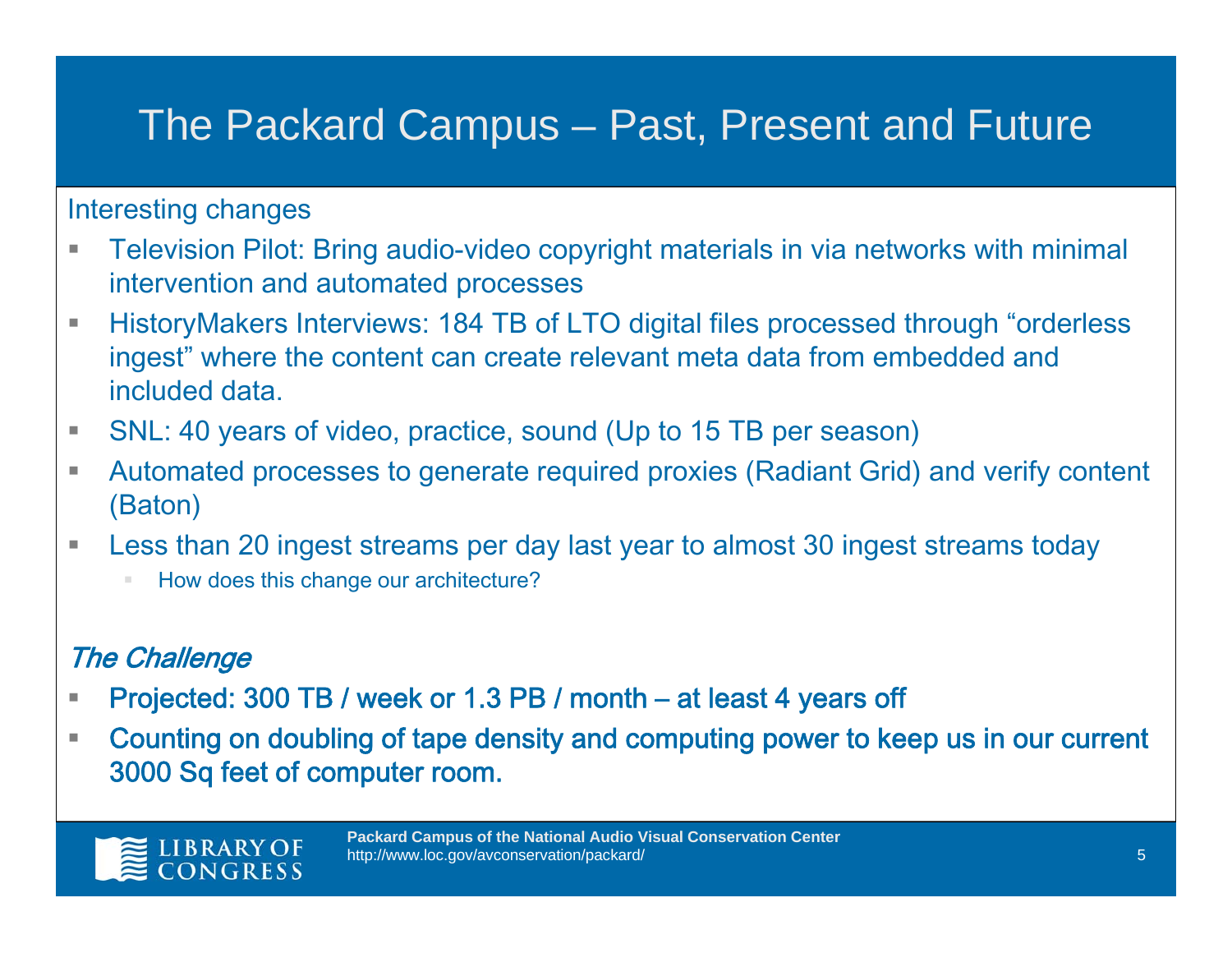### **Performance**

We've changed from less than 20 streams to almost 30 streams

- $\overline{\phantom{a}}$  Tested our filesystems using different I/O block size and found the best performance at 512 MB blocks. Tested to 6000 MB/sec
- $\mathcal{L}_{\mathcal{A}}$ With 14 LUNs and 30 streams we are seeing 700 MB/sec max

### Why?

- H. Still investigating, but 30 streams with a write and a read (SHA1) is 60 tasks on 14 LUNs or over 4 tasks per LUN. The heads in the LUNS are not operating efficiently.
- $\mathcal{L}_{\mathcal{A}}$  Smbget file transfer protocol is small block size (64 KB). Win XP won't allow adjustments, Win 7 will. Still not better.
- $\overline{\phantom{a}}$  Digest (for SHA1) appears to use small block size (64 KB). Investigating options that will leverage the SSL accelerator cards in the hardware.
- $\mathcal{L}_{\mathcal{A}}$  Operations per second are limiting us at network and disk. Likely also within the operating system but we haven't proven that yet.

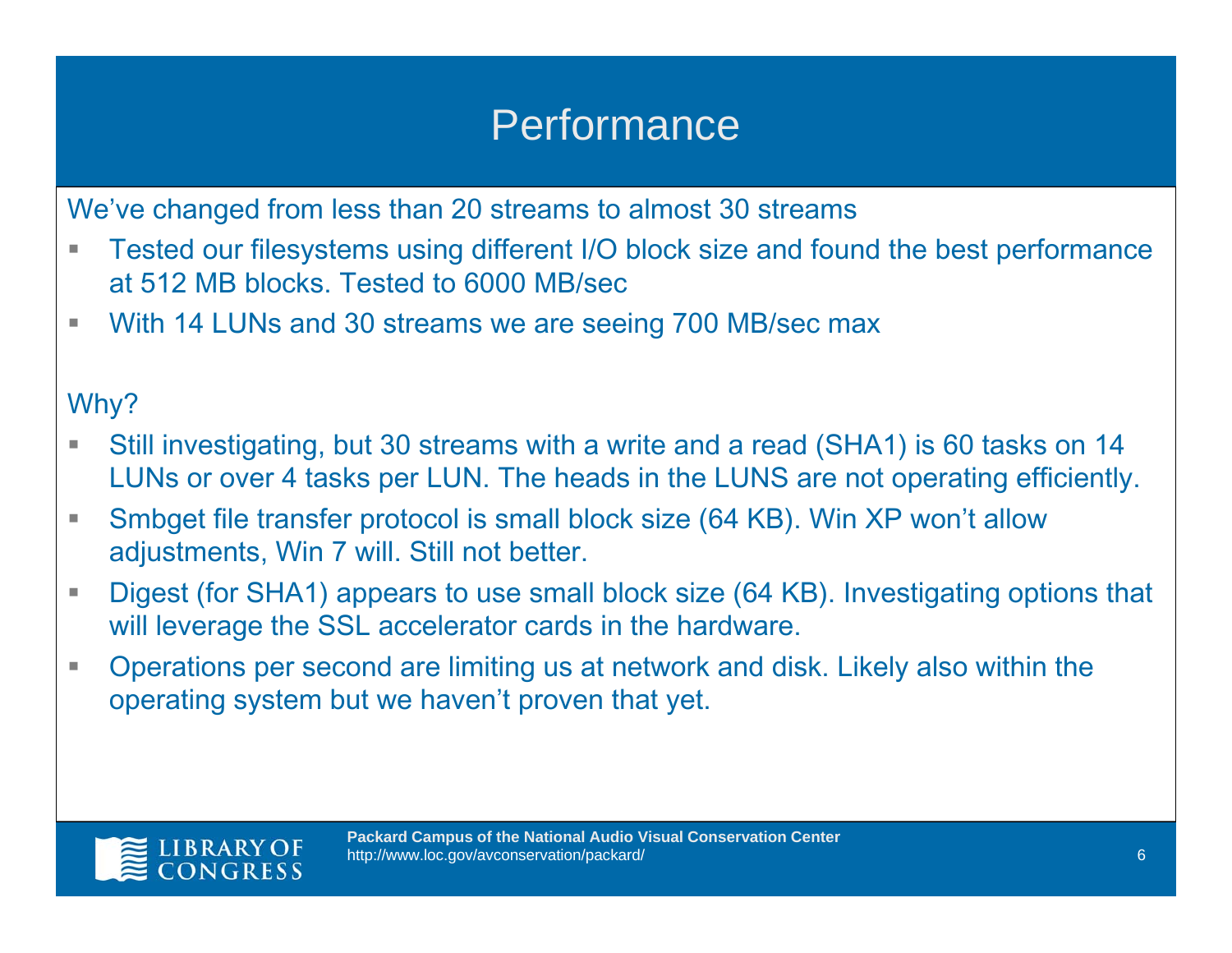### **Performance**

#### Architectural Solutions?

- $\overline{\phantom{a}}$  Reduce # of streams coming in to reduce contention
	- Limit # of ingests at any one time
	- Deploy another server. This will require application software changes requiring months of coordination and planning
	- Deploy more LUNs. More hardware, more complexity. Likely still have issues with processing # of I/O blocks to storage and packets to network.
- ×. Replace small block I/O
	- Use signiant and other file transfer protocols
	- Use different digest
- $\overline{\phantom{a}}$  Change technology
	- SSD won't have the head latency but does have issues with overall bandwidth. We already planned on evaluating SSD so accelerate the timetable.

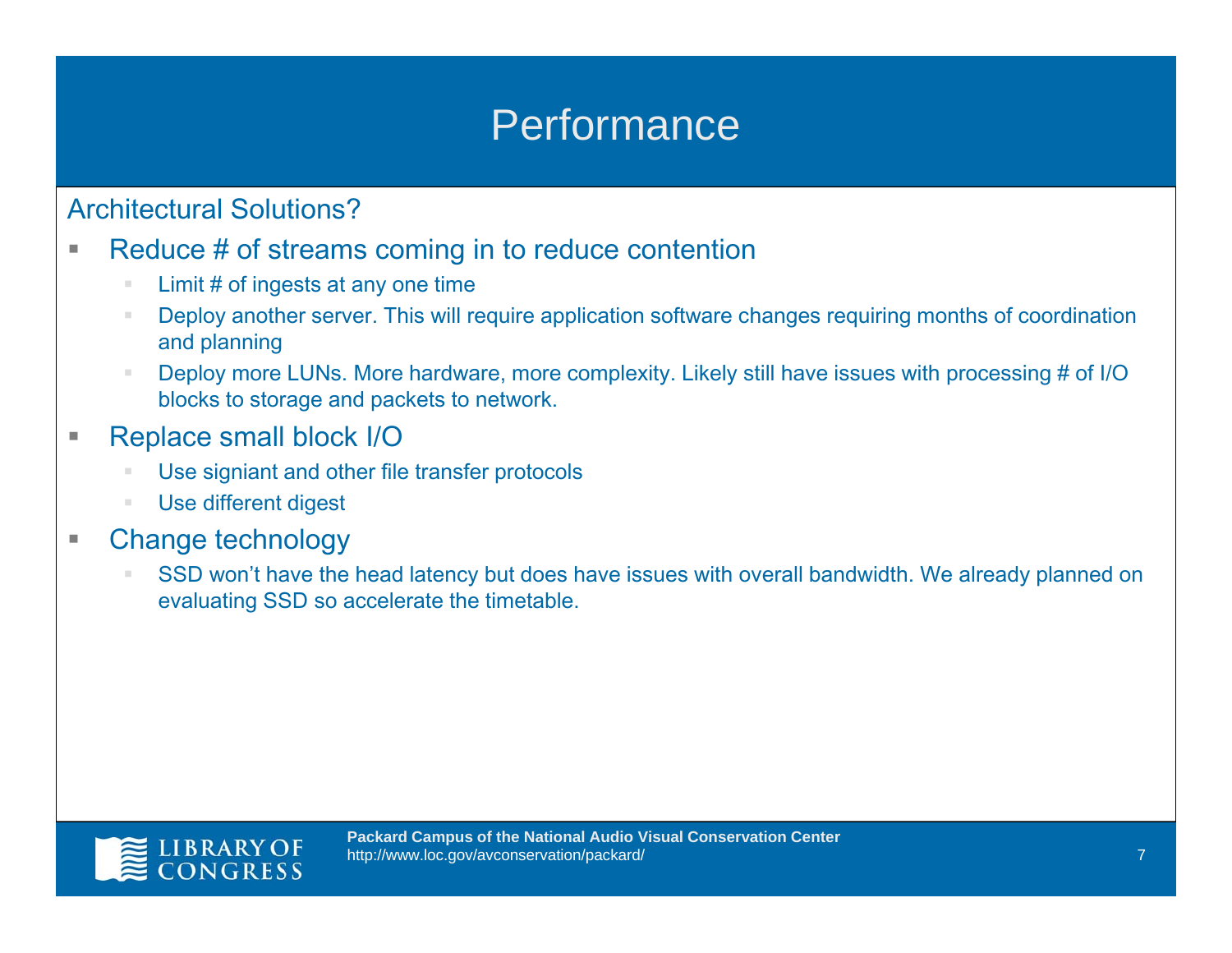# Doveryai, No Proveryai

Trust but Verify

Content versus data

- a. We want to reduce the likelihood of losing content while still recognizing that data loss is inevitable.
- $\mathcal{L}_{\mathcal{A}}$ Catch and correct all marginal errors as soon as possible
- $\mathcal{L}_{\mathcal{A}}$  Some of the regular verification processes that we run:
	- Samfsbackup (meta data backup) 5X/day
	- Verify samfsbackup size and frequency. Send an email if missing.
	- $\bar{a}$  Fix damaged files. Occasionally a file will be marked damaged because it cannot be retrieved from tape. Usually because a tape was stuck in a drive/robot/pass thru port. Find these everyday and attempt to stage. If we can't, then send an email. Send an email when we find damaged files so we know issues are occurring and being corrected
	- Stats: Watch the # and size of files waiting to archive. Warn when the # of files or size of files exceeds thresholds. Usually an indication of some marginal error condition. Fix before file system fills up or we fail to deliver a file for customers.
	- $\mathbb{R}^d$  Samfsck: Run this daily with filesystem mounted. Warns when there are marginal conditions with file system before they are catastrophic.
	- $\bar{a}$ # of tapes/TB available: Know when we are running low so we can correct before a failure
	- Tpverify: Running in test, verifying all blocks of data on tape with CRC.

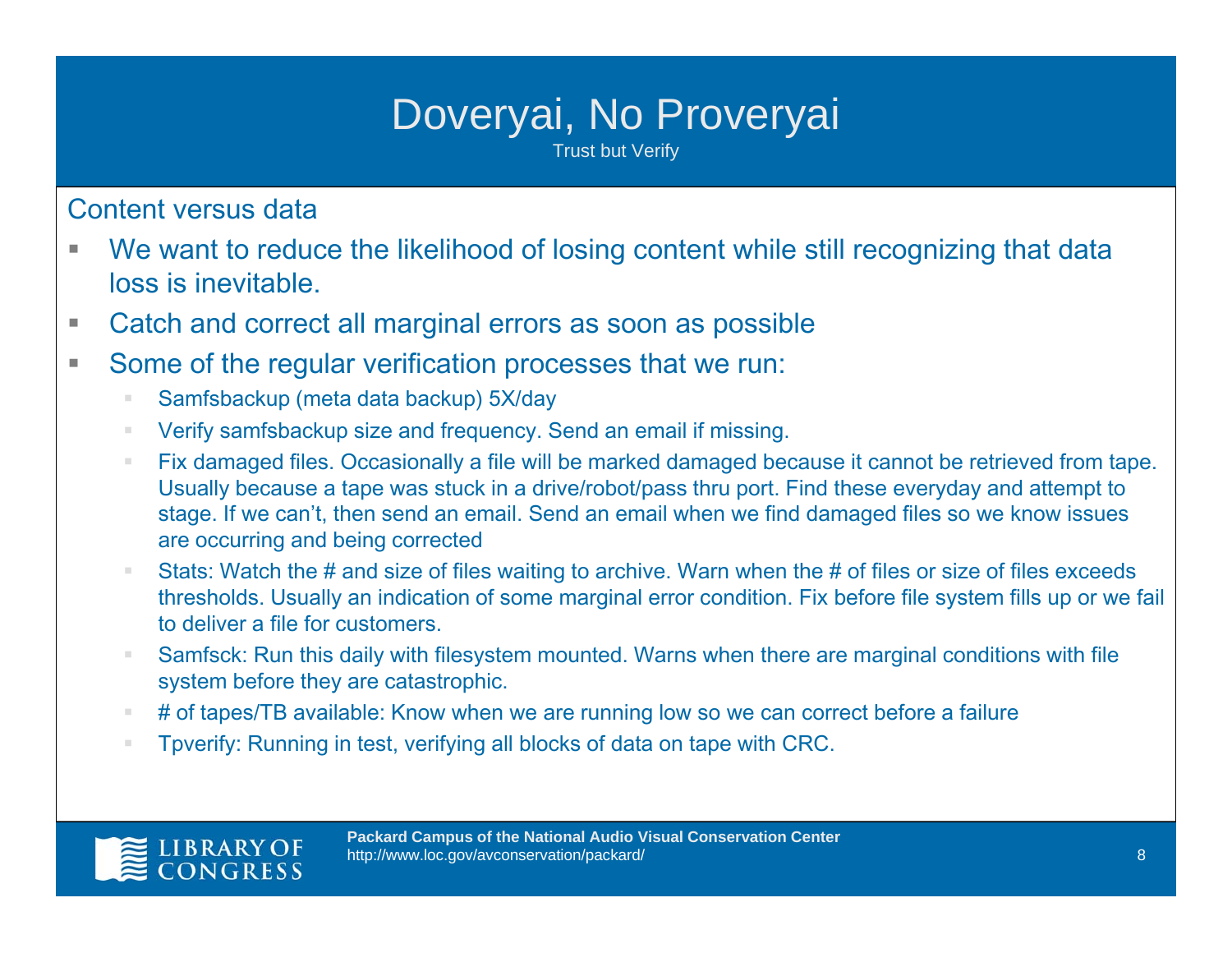# Addendum / Attachments

- U, Current Physical Space
- $\mathcal{L}_{\mathcal{A}}$ **Current Hardware Architecture**
- $\mathcal{L}_{\mathcal{A}}$ Future Hardware Architecture

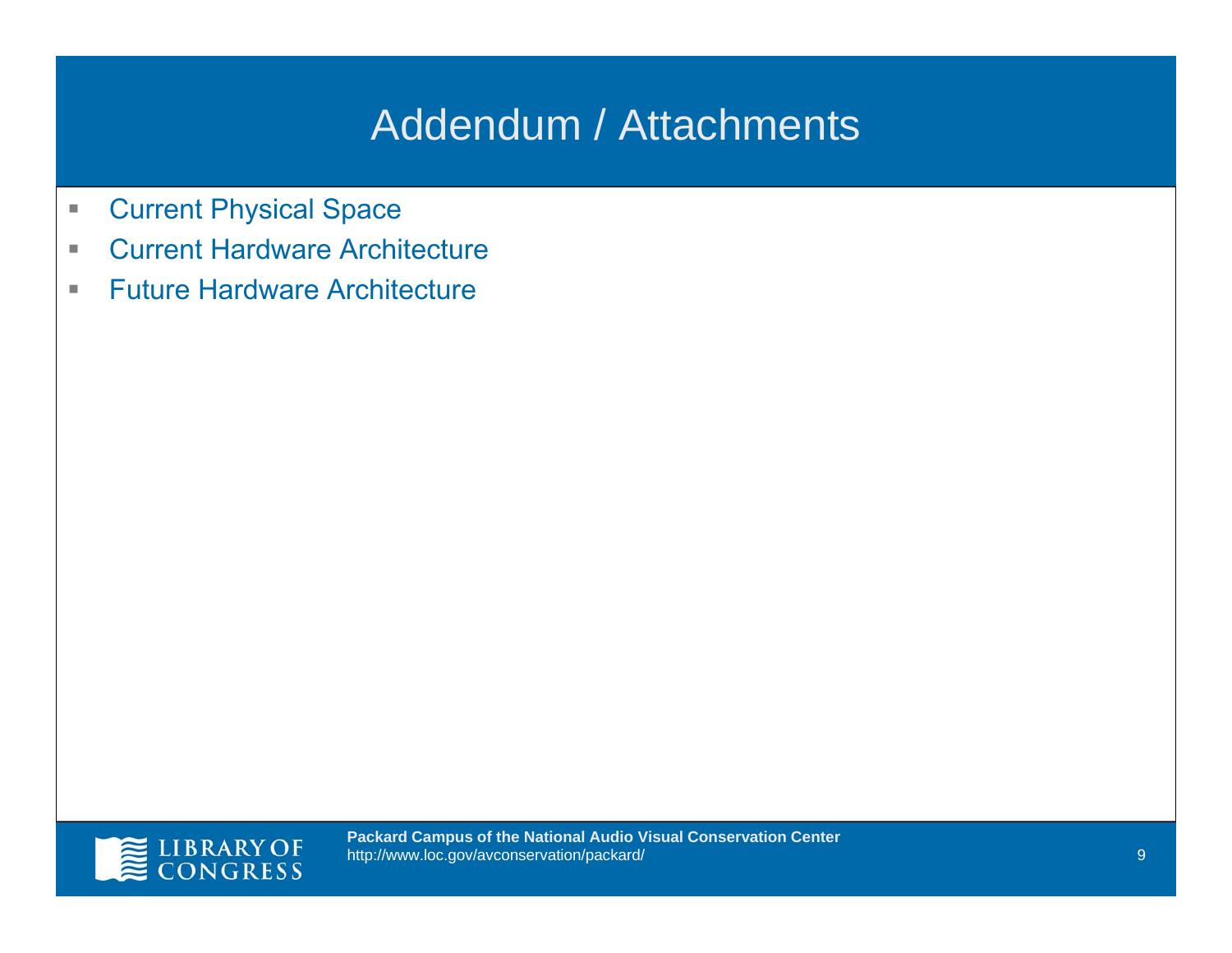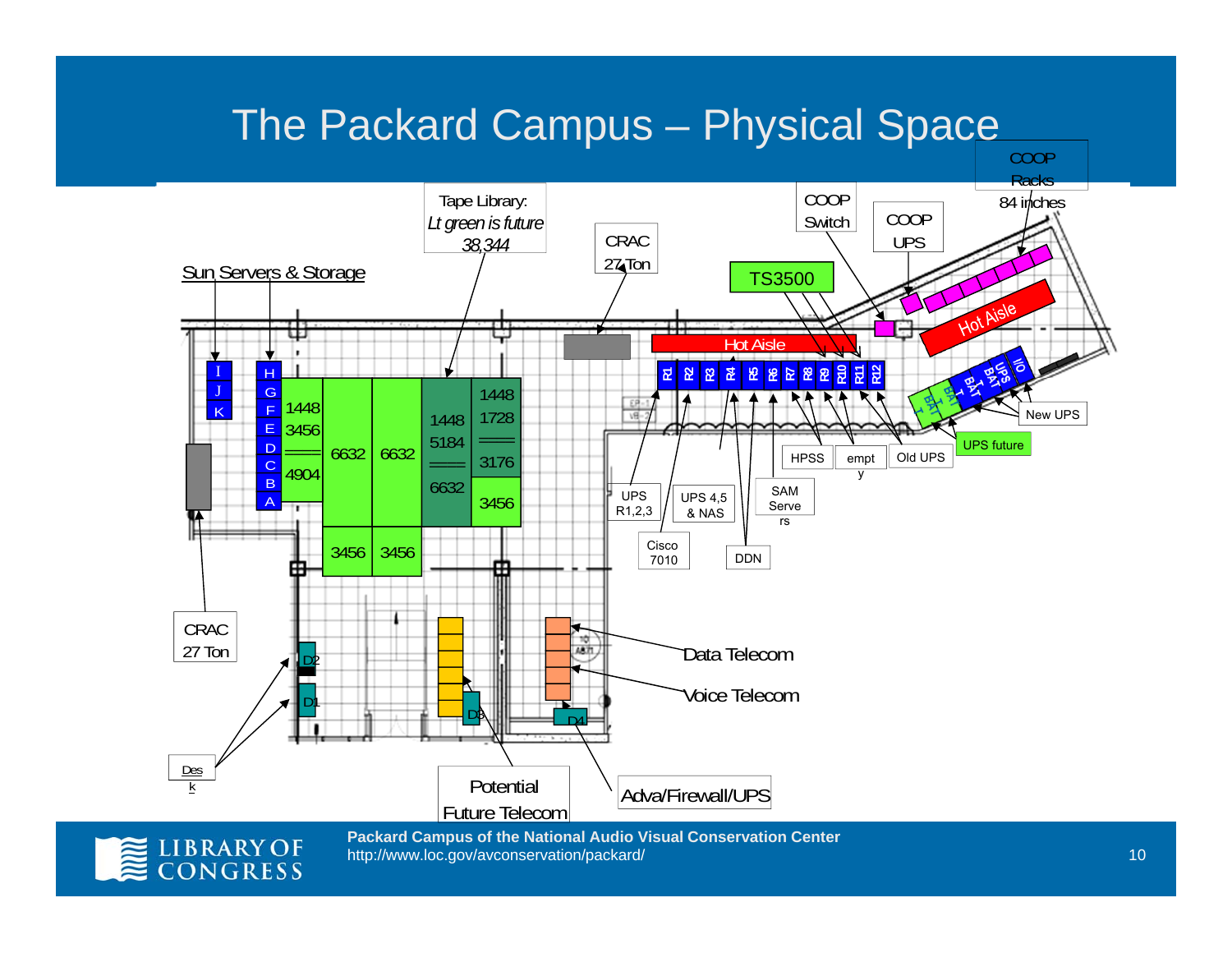### Physical Implementation V2.1: 6.5 GB/s throughput Infrastructure Upgrades



http://www.loc.gov/avconservation/packard/ 11 12 12 12 12 13 14 15 16 17 17 17 17 17 17 17 17 17 18 17 17 17 1

CONGRESS